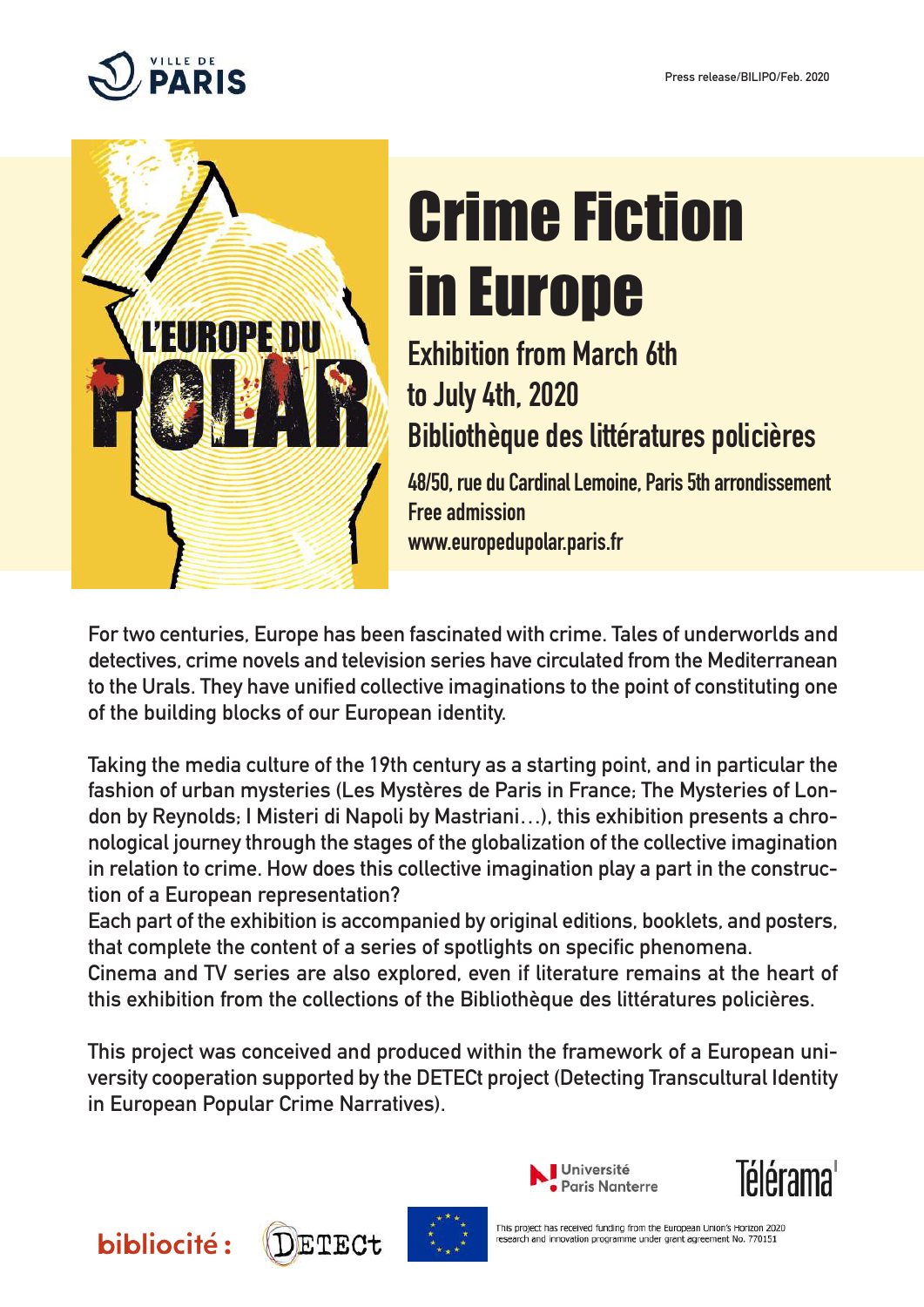

**From the seminal Mystères de Paris all the way to the Millennium series, European literature has always reserved a special place for crime narratives. They have accompanied the transformations of our societies, revealing through the decades the hidden face of the modern city, fear of the working classes, the conflicts brought about by industrialization, the rise in power of a society of control and abuses by the multinationals; they have also probed the liberation of mores and laid bare social injustices. Intimately connected to our world, they have fed the European imaginations.**



**Born with the 19th century press, and today penetrating all the major media – cinema, radio, television – crime fiction is the product of a media culture whose dynamics of sensational revelations it espouses by means of a framework of mystery and investigation. In this way, even in the form of popular fiction, often phantasmatic and stereotyped, it is designed to make sense of our world. Following the evolution of the genre, therefore, means questioning our representations over two centuries and the way in which fiction puts them into a readable form.**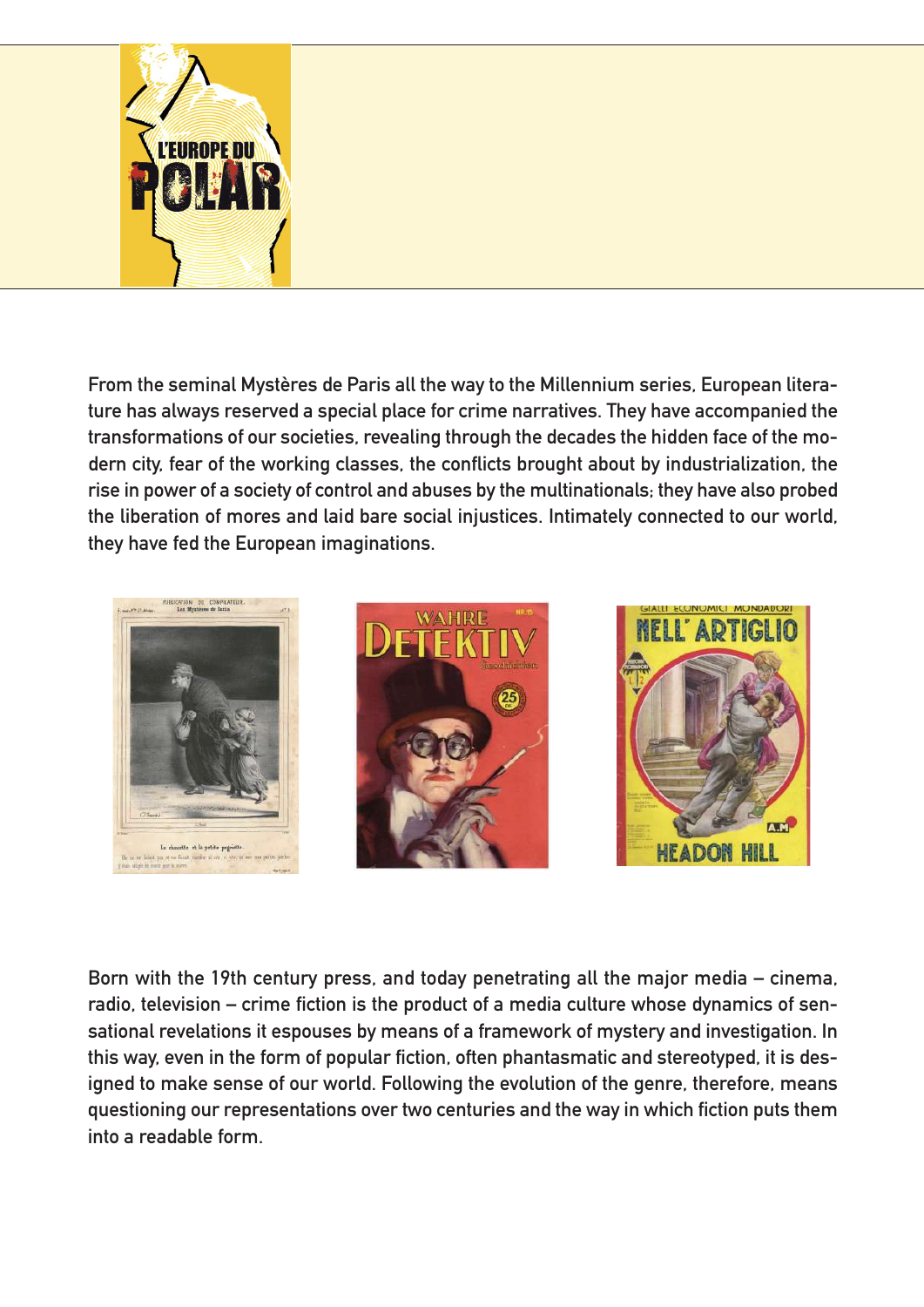

**For works of crime fiction have circulated throughout Europe, generating versions adapted to local tastes. French, English, American, and, today, Scandinavian works have thus played a role in homogenizing the collective imaginations. Some countries, such as Germany at the beginning of the 20th century and Italy in the 1960s have played the role of conduits. Others, such as Spain and Greece, have shown an incredible ability to appropriate the genre. Likewise, during the Cold War, the Eastern European countries continually contrasted their values with those of the fiction produced by the enemy bloc. Thus, through exchanges, adaptations and imitations, crime fiction has given a common form to the fears of Europeans and to their way of considering modernity. Far from any authors' pantheon, it is this circulation of the forms and patterns of crime fiction that this exhibit aims to render.**



#### **EXHIBITION ITINERARY :**





**Urban Mysteries The Arrival of Detectives The English Wave Europe, Hardboiled Transgression, Violence and Politics Eastern Europe and Espionage Crime Fiction and Postmodernity Crime Fiction, from Global to Local**